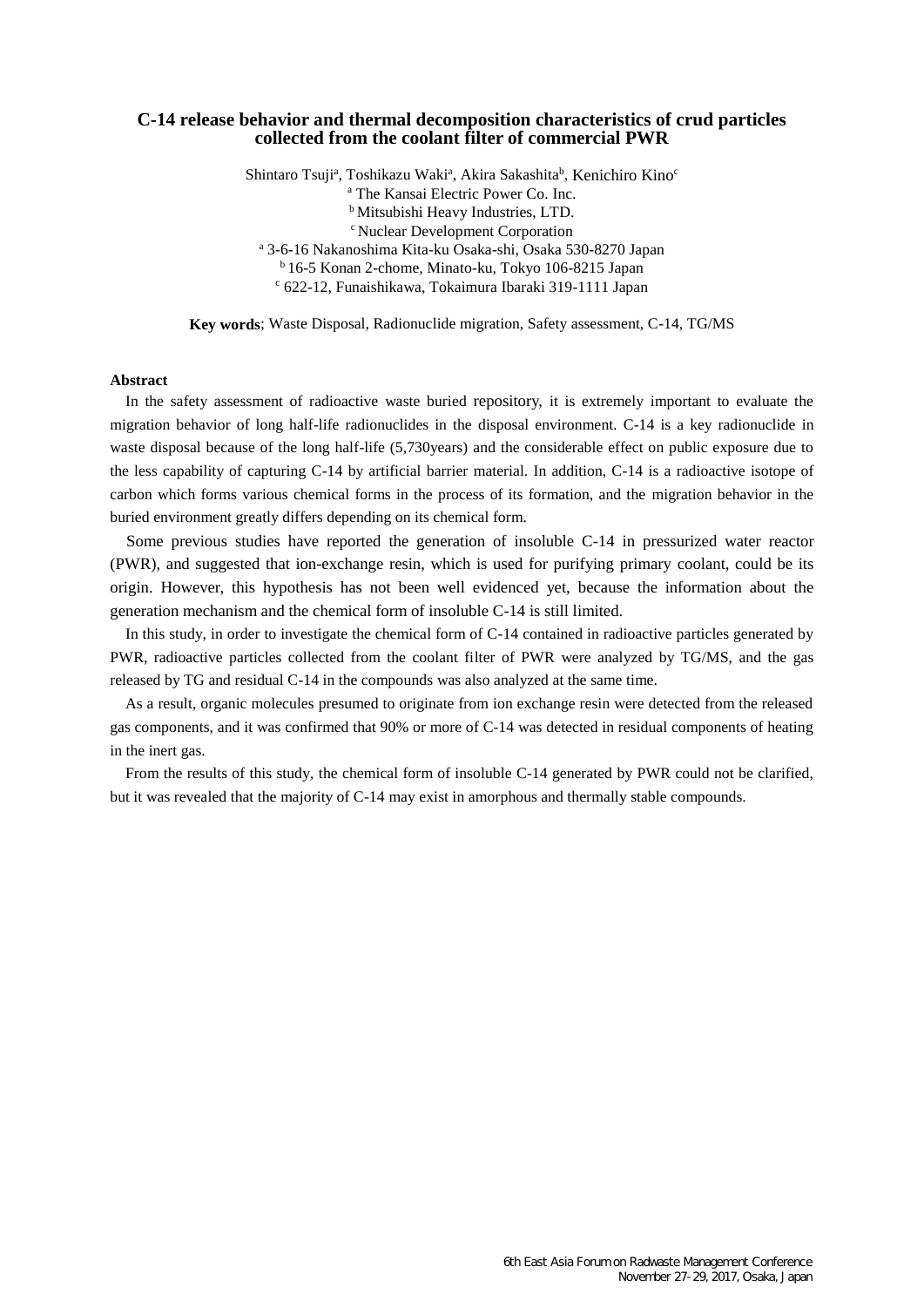#### **1.Introduction**

When radioactive waste is buried, safety assessment based on the retardation of migration of radionuclides contained in radioactive waste is conducted. Radioactive waste generated at PWRs contains many radionuclides. Among these radionuclides, C-14, which is a radioisotope of carbon, is a nuclide that may have various forms. The migration retardation effect for C-14 in the burial environment largely depends on its chemical form. However, only part of the chemical forms of particulate C-14 generated at PWRs has been clarified.

In Japan, concerning C-14 contained in solid radioactive waste generated at PWRs, the presence of C-14 in the forms of inorganic matter that is decomposed by an acid into CO2, and chemical matter that is not easily decomposed unless an oxidant (e.g., potassium permanganate) is activated at high temperature, is known. It has been confirmed that in these forms (of C-14), C-14 that is present as a solid (particle), not in an inorganic form, is a "hardly soluble component" that is hardly dissolved in an organic solvent or the like.<sup>(2)</sup>

In that report, an observation result that showed the presence of crud, which is a metal oxide, in addition to particles centering on carbon is reported. Higuchi et al considered that concerning the observed particles, the particulate carbon generated at the PWR was generated from a degraded product of the ion exchange resin.

Meanwhile, Research on the crud of a primary system is advanced in some PWR plants with aim of reducing exposure. At the Callaway Plant in the United States, the result of observing flaked crud that contained carbon is reported.<sup>(1)</sup>

The crud observed at the Callaway Plant and the crud that Higuchi et al reported have many similarities in appearance, and both contain much carbon. We considered that the origins of particles formed from flaked carbon were common to each other.

Therefore, for this paper, we first analyzed a solid specimen with C-14 collected from the commercial PWR plant that has not experienced zinc injection, and then examined the chemical form of C-14 contained in a particulate component generated at the PWR, and its generation mechanism.

### **2. Material and methods**

#### 2.1 Specimens

The major contamination source of solid radioactive waste generated at the PWR is considered as crud contained in the reactor coolant. Therefore, for this paper, a coolant filter that captured much crud of the primary system of the PWR was collected, and the components of the crud captured at the filter were used as a specimen for the experiment.

In the PWR, the reactor coolant, which cools nuclear fuels in the reactor, is pressurized to 15.4 MPa, and circulates in non-boiling state at approximately 325°C. Part of this reactor coolant is constantly cleaned by a coolant filter and

a mixed bed demineralizer filled with an ion exchange resin after being cooled/depressurized to 80°C or below at a chemical and volume control system (CVCS) (Fig. 1).

In a mixed bed demineralizer inlet filter (hereafter called "inlet filter") installed in the CVCS, particulate components (crud) that are generated due to corrosion or the like of the material constituting the primary cooling system are captured, and the particles captured in the filter can be considered to represent radioactive particles generated at the PWR.

For the commercial plant specimen, the inlet filter collected from Ikata Unit 3 of Shikoku Electric Power Co., Inc. was used. The plant, from which this specimen was collected, does not adopt zinc injection.

In this study, we prepared mock crud by autoclaving the ion exchange resin used at the PWR under conditions close to the water quality of the primary system of the PWR, and obtained data through an experiment described later, with the aim of comparing the mock crud with the commercial crud specimen.



Fig. 1: Schematic diagram of the primary cooling system and the chemical and volume control system of the PWR

## 2.2 Preparation of an experimental specimen

The inlet filter collected from the plant was partially cut (Fig. 2) and cleaned by ultrasonic washing to disperse the particles captured in the filter into ultrapure water, and crud captured on a milli-pore membrane filter (hereafter called "MF") of 0.45 μm was collected (Fig. 3).

2.3 Analysis of the particulate components using SEM/EDS

To check similarity between the specimen used for an experiment in this study and flaked crud containing carbon, which has been reported in Japan and the United States in the past, we conducted a scanning electron microscopic observation of the experimental specimen.

Using scanning electron microscopes (SEM: S-3400N by Hitachi High-Technologies, Tokyo, Japan; EDX: 350xt/Wave500, Oxford inst Energy, Oxford, UK), we observed the shapes of the particles captured on the 0.45 μm MF, and conducted element composition analysis using an energy dispersive X-ray micro analyzer for the respective visual field.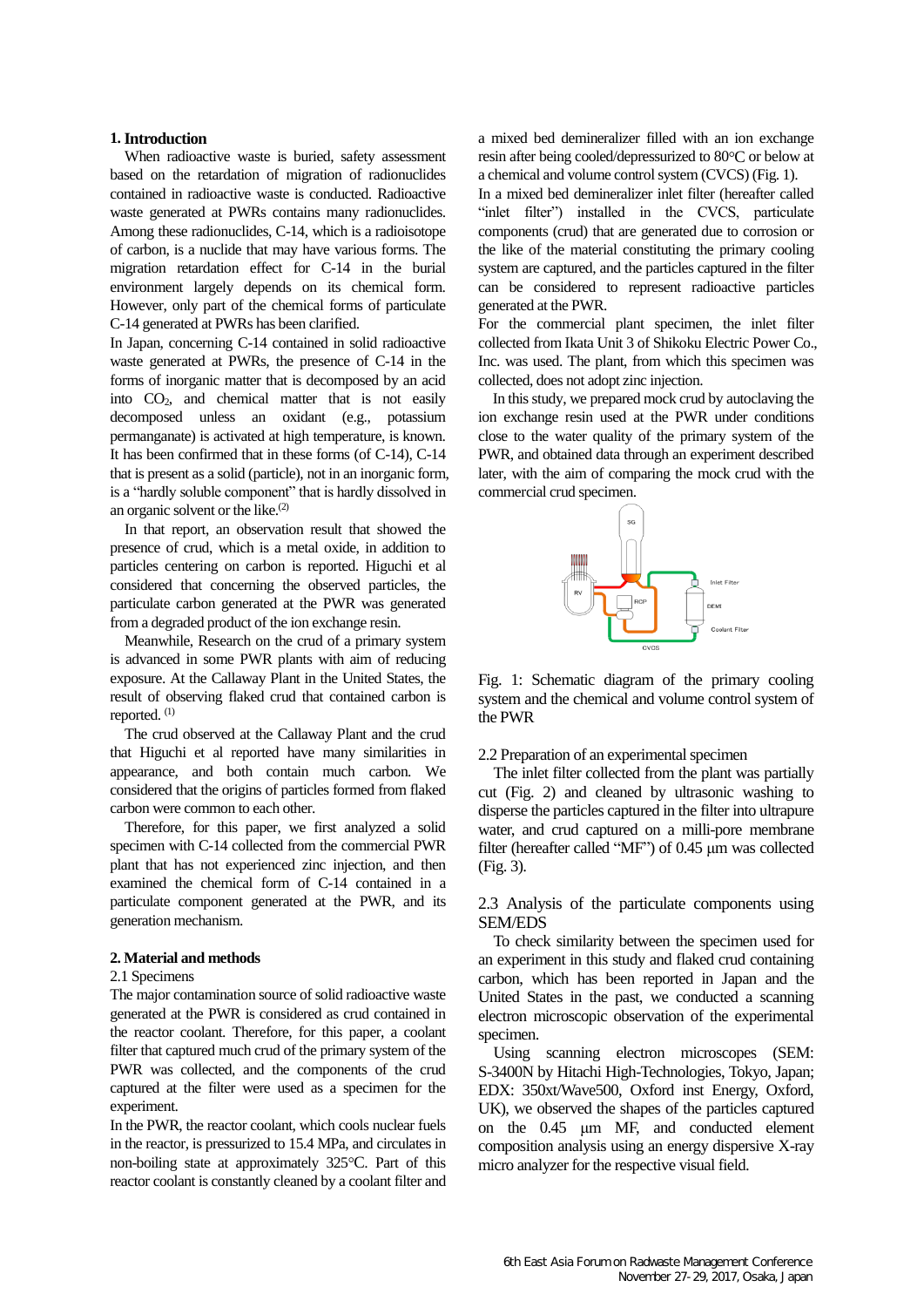2.4 Molecular structure analysis using FT-IR

To check part of the chemical structure of the carbon component in the crud specimen used in this study, we conducted an FT-IR analysis.

The FT-IR spectra (transmission spectra in a wavenumber range of 4,000 to 400 cm-1 ) of the particulate components collected on the 0.45 μm MF were measured using the KBr method. For the FT-IR analyzer, FTIR-8400 of Shimadzu Corporation (Kyoto, Japan) was used.

# 2.5 Analysis of the thermal decomposition behavior of C-14 with TG/MS

The thermal decomposition behavior of the crud was checked using a thermo-balance. In addition, an off-gas released by heating with the thermo-balance was divided, and part of the off-gas was induced to a mass spectrometer, and the rest to a tubular furnace filled with an oxidative catalyst. The mass spectra of the off-gas released were analyzed with the mass spectrometer, and the C-14 radioactivity of the components oxidized in the tubular furnace was analyzed.

#### (1) Experiment method

For the thermo-balance, STA449F3 (manufactured by NETZSCH) was used. For the mass spectrometer, JMS-Q1500GC (manufactured by Japan Electron Optics Laboratory) was used. The gas released from the thermo-balance was mixed with a supporting gas (pure air) via a stainless steel piping kept heated at 200°C, induced to a tubular furnace (furnace tubing: quartz; oxidative catalyst:  $Co<sub>3</sub>O<sub>4</sub>$  [2 mm mesh] 50 g) heated to 900 $\degree$ C, and the released gas was oxidized to CO<sub>2</sub>. The components containing  $C-14$  oxidized to  $CO<sub>2</sub>$  was collected using a bubbler filled with a 1 mol sodium hydride solution (Fig. 6). C-14 collected in the sodium hydride solution was re-condensed to a carbon dioxide absorbent (Carb-Sorb E by Perkin Elmer) for liquid scintillation counter measurement, then mixed with a liquid scintillator (Permafluor E+ by Perkin Elmer), a beta ray emitted from C-14 was quantified with the external standard source channel ratio method (ESCR) using a liquid scintillation counter (LSC-5000 by Aloka, Japan).

## (2) Experiment conditions

A mock specimen irradiated with a gamma ray after heat treatment, and the components captured in the inlet filter collected from the commercial equipment, were placed on a thermo-balance, and the heating of them was started under the following conditions. The C-14 release behavior was checked only for the commercial equipment specimen. The heating of an inert gas using the TG was performed after "in an inert gas (He)" and pure air were selected. In the heating in the inert gas, a supporting gas was added to the gas components released from the TG to combust the gas, and C-14 was collected as  $CO<sub>2</sub>$  in an alkaline solution (Fig. 7).

| ©TG treatment temperature | r.t. to $900^{\circ}$ C |
|---------------------------|-------------------------|
| ©Heating rate             | $20^{\circ}$ C/min      |
| ©Carrier gas              | He or air               |
| <b>ORange of mass</b>     | $m/z = up to 1000$      |
| spectrometer scanning     |                         |

In addition, the specimen, for which the released components and mass change were checked by applying each carrier gas, was cooled to the room temperature, and then heated again to  $900^{\circ}$ C in an air stream. Subsequently, the released gas was heated to 950 $\degree$ C and oxidized into CO<sub>2</sub> using an oxidative catalyst to produce C-14, which was then collected, and the portion of C-14 remaining in the particles was obtained.



Fig. 2: The mixed bed demineralizer inlet filter after being cut



Fig. 3: Particulate components captured on the 0.45 μm MF

### **3. Results**

Fig. 4 shows the result of a property observation using an SEM. In the SEM observation, flaked crud was observed. On this flaked crud, small-grain particles were further observed.

Table 1 shows the result of an element composition analysis in the observation visual field. It was found that 58.6% of the element composition in this visual field was carbon (Table 1). Fig. 5 shows the FT-IR spectra of crud whose main component is this carbon. In the FT-IR spectra, transmission peaks that characterize a carboxyl group and a hydroxyl group were observed (Fig. 5).

Fig. 8 shows the result of TG/MS analysis in the He stream. In the thermal decomposition behavior of the commercial equipment specimen with TG using He as the carrier gas, the mass change was minimal in a range from the start of heating to 200°C. However, a mass reduction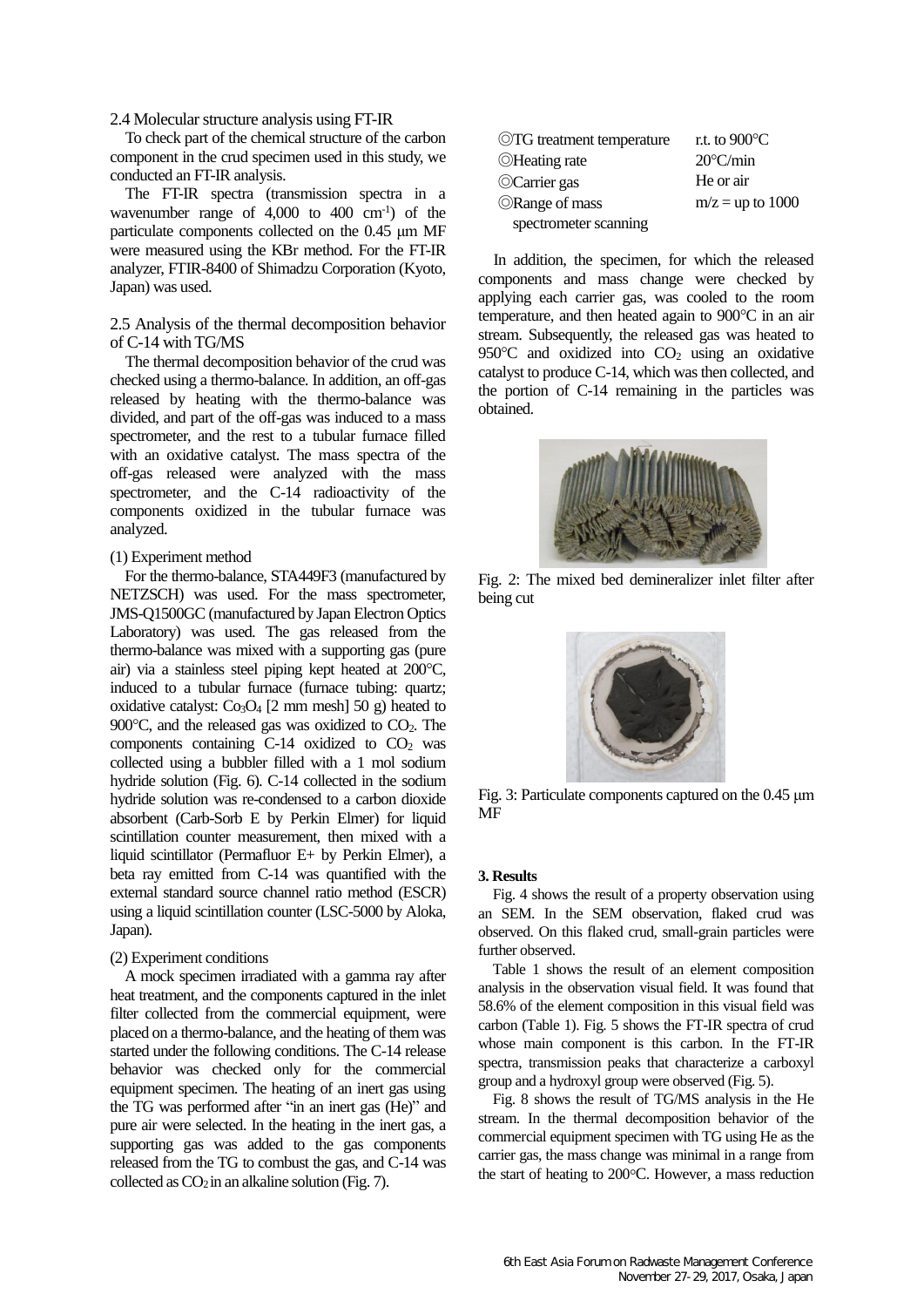was observed around 400°C. Beyond 400°C, no characteristic mass change was observed from 500°C to 900 $^{\circ}$ C. In addition, around 430 $^{\circ}$ C where a major mass reduction was observed, peaks were observed at  $m/z = 44$ , 77 and 105 on the mass spectrometer. The signals detected for the respective mass-electrolysis ratios are considered as the following analytical fragments (Fig. 8)

 $m/z = 44$ :  $CO<sub>2</sub>$ 

 $m/z = 77: C_6H_5$ 

 $m/z = 105$ : C<sub>6</sub>H<sub>5</sub>CHCH<sub>2</sub>

Fig. 9 shows the result of TG-DSC analysis in which He and  $He+O<sub>2</sub>$  are used as the carrier gases.

In the TG analysis in the carrier gas containing oxygen, since the organic components in the specimen were oxidized, the minimum value is observed in the DSC voltage at temperature where a mass reduction became obvious (around  $430^{\circ}$ C), and the mass reduction ratio was larger than the TG test in a helium stream (Fig. 9). Based on this result, the particulate carbon contained in the commercial equipment specimen is considered as a flammable organic component that ignites around 430 °C.

In the TG analysis in the He  $+$  O<sub>2</sub> carrier gas, most of the gas components released from the thermo-balance is released as  $H_2O$  (m/z = 18) and  $CO_2$  (m/z = 44).

Table 2 shows the result of analyzing radioactivity of C-14 released in an off-gas during the thermal decomposition test of the hardly soluble particles.

It was confirmed that C-14 contained in the hardly soluble particles collected from the commercial equipment was little contained in  $CO<sub>2</sub>$  released to the gas phase through thermal decomposition in a helium stream, or in the organic components of various aromatic ring structures as observed in Fig. 4, but released to the gas phase only under conditions where oxygen was contained in the carrier gas.

In the TG-DSC analysis, the mass reduction ratio in helium was approximately 40%, while the mass reduction ratio the He +  $O_2$  carrier gas was approximately 70%. Based on this result, the component remaining in the helium stream is considered to be a stable carbon component.



Fig. 4: A SEM image of the particulate components of the commercial equipment

Table 1: Result of analyzing the element composition of the particulate components of the commercial equipment





Fig. 5: FT-IR spectra of the mock specimen and the commercial equipment specimen



Fig. 6: Experiment apparatus for checking the thermal decomposition behavior of hardly soluble particulate C-14



Fig. 7: Experiment flow for checking the thermal decomposition behavior of hardly soluble particulate C-14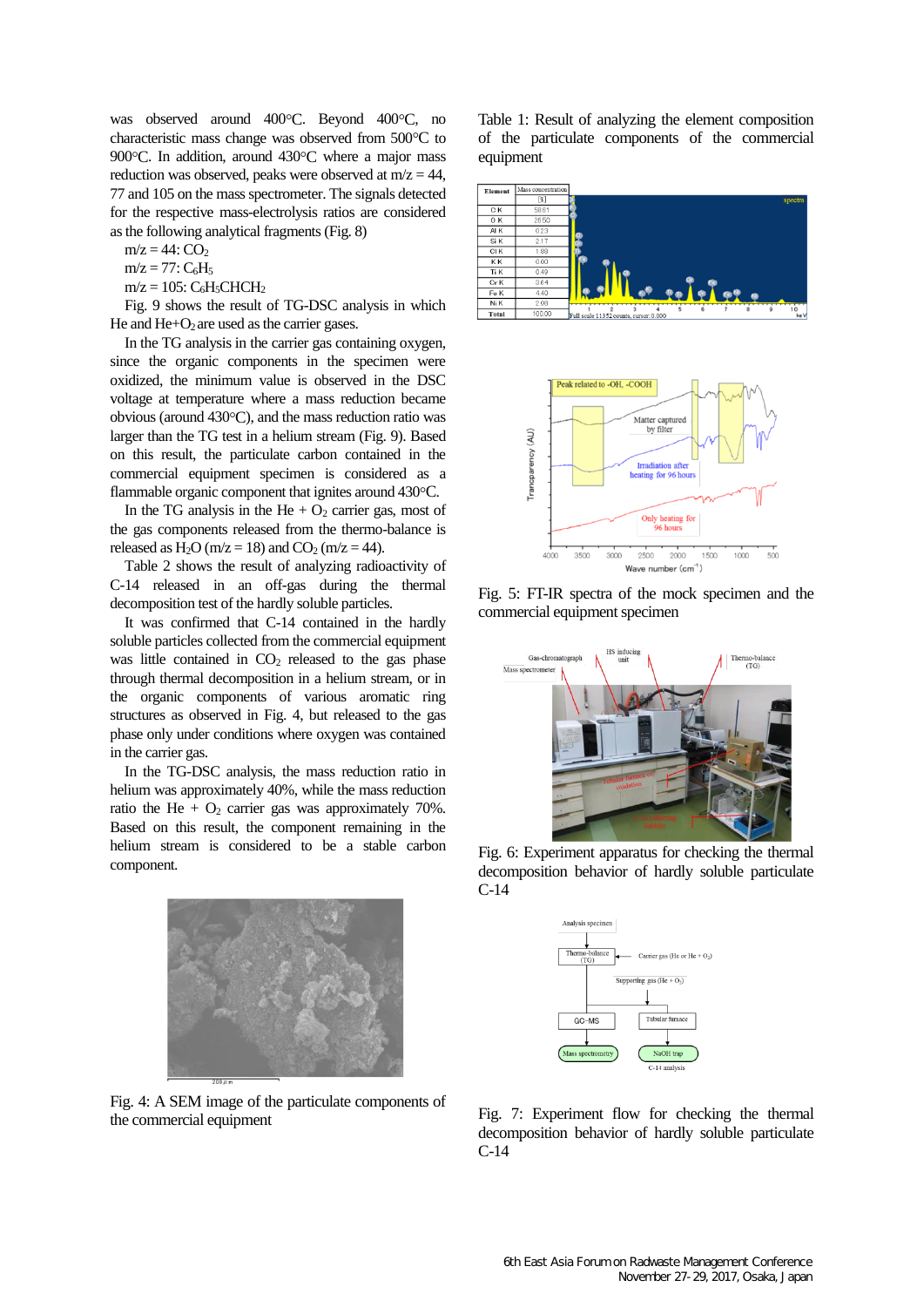

Fig. 8: Result of TG/MS measurement when the commercial equipment specimen is heated in a He stream



Fig. 9: Result of TG-DSC measurement when the commercial equipment specimen is heated in a He stream and an air stream

Table 2: Released proportion of C-14 during the thermal decomposition test of the hardly soluble particles

|                         |                      | UIII. BQ                |
|-------------------------|----------------------|-------------------------|
| Carrier gas             | Helium               | Air                     |
| Specimen's mass         | 3.9 <sub>mg</sub>    | 4.1 <sub>mg</sub>       |
| Off-gas collection C-14 | $(5.317)(2.045E-4%)$ | $7.87E + 4$<br>(99.99%) |
| Remaining portion       | $1.55E + 5$          | 6.96                    |
| Inventory               | $1.55E + 5$          | $7.87E+4$               |

### **4. Discussion**

Based on the result of the SEM/EDX analysis, it was found that a metal oxide produced through corrosion of the plant's components, and flaked crud whose main component is carbon, were captured in the coolant filter of the PWR plant. Such flaked crud has also been reported in past studies conducted at the Callaway Plant in the United States and PWR plants in Japan.<sup>(2)</sup> Therefore, this flaked crud whose main component is carbon is considered to have originated in a common source that could be produced also at PWR plants that have not experienced zinc injection.

In the analysis with FT-IR, absorption peaks that characterize a carboxyl group and a hydroxyl group were observed. For the specimen analyzed as a reference in the analysis, hardly soluble particles that were adjusted from the ion exchange resin while simulating the RCS environment of the PWR to the extent possible (the actual in-core temperature and radiation environment were not reproduced) were used. The FT-IR spectra of both specimens have common characteristics and this result indicates that part of a deteriorated product of the ion exchange resin is captured in the coolant filter of the PWR plant.

In the analysis with TG/MS, an organic component having an aromatic ring structure was observed in the component released through heating in inert gases, and this result supports that the particles captured in the coolant filter of the PWR plant originate in the ion exchange resin.

In the meantime, only little C-14 radioactivity was detected in the gas components with aromatic ring organic matter released with TG/MS, and therefore, it is considered that C-14 was not induced in molecules that constitute the framework of the ion exchange resin. It is considered that much C-14 is contained in thermally stable molecular structures, which are not contained in thermally decomposed components that are not associated with oxidation reaction through heating in inert gases.

It has been confirmed in a TG analysis using a carrier gas containing oxygen that this C-14 is oxidized to  $CO<sub>2</sub>$  at temperature of 400 to 500 $\degree$ C, and it has been confirmed that C-14 is contained in flammable particles.

With these results, it is considered likely that crud containing a carbon component that is contained in hardly soluble particles produced at the PWR is formed when the iron exchange resin leaking from a demineralizer installed in the CVCS is altered in a high-radiation environment with high temperature, high pressure and reducibility in the reactor. C-14 produced in the reactor is taken in these hardly soluble particles, and considered as being contained in particles composed of more thermally stable components. In the meantime, if C-14 originating in impurity nitrogen is released into the reactor coolant in the form of crud in addition to corrosion of metal material, crud containing C-14 is also considered as a thermally stable molecule.

#### **5. Conclusion**

The result of a simulation using an ion exchange resin indicates that the more exposed to the primary environment of a PWR, the more amorphous form of carbon the resin is altered to. Since the hardly soluble particles collected from the commercial equipment include particles having aromatic ring structures that constitute the framework of the ion exchange resin, analysis data that support the result of the simulation were obtained. In the meantime, a result indicating that C-14 contained in hardly soluble particles produced at the commercial PWR is not contained in molecules that have aromatic ring structures forming the framework of the iron exchange resin and are thermally decomposed